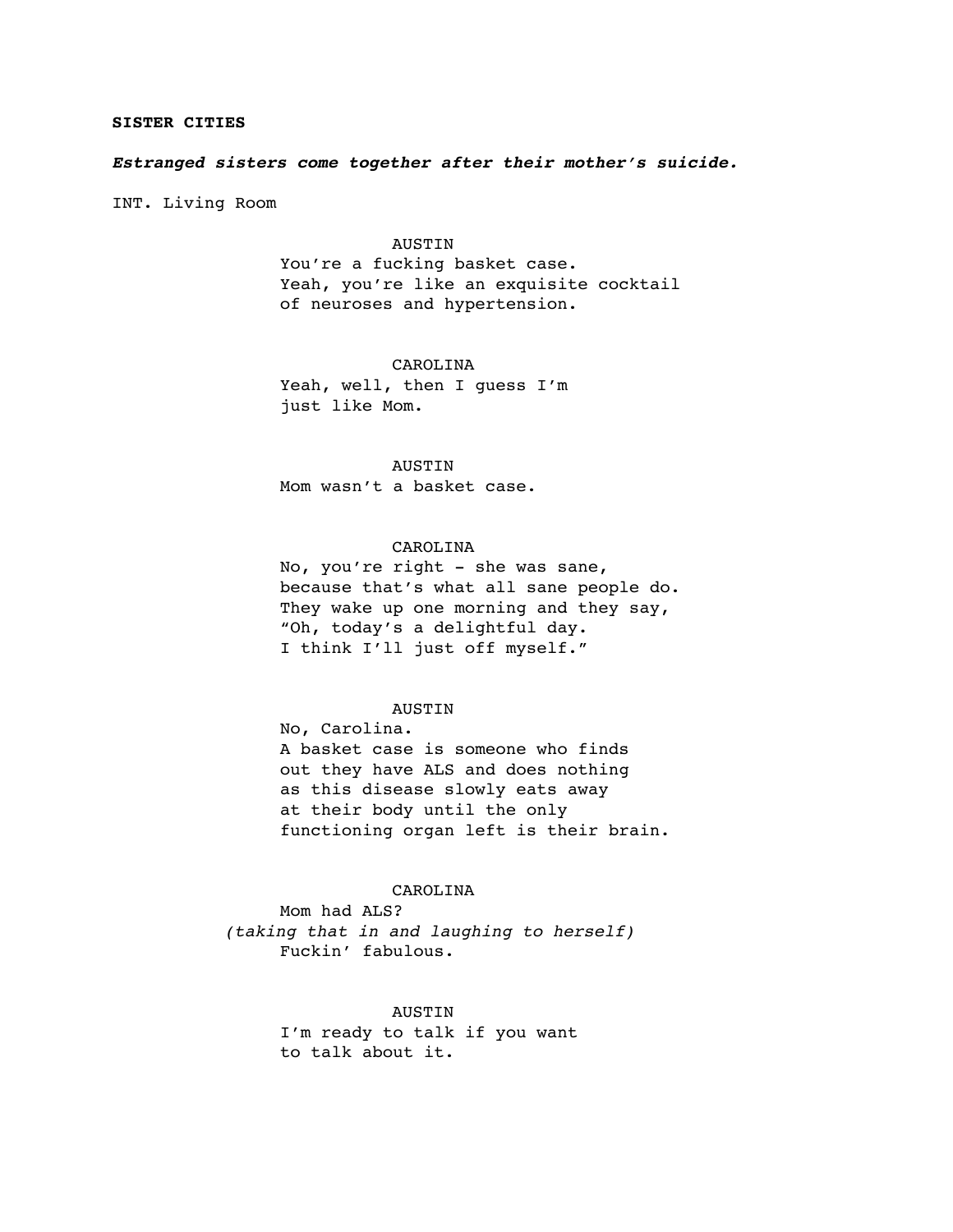## CAROLINA

What is there to discuss? Our mother planned this wonderful sisterly reunion for her death and didn't think to talk to us about it.

#### AUSTIN

She talked to me. It was her choice.

# CAROLINA

Austin, use your common sense. Overrule that choice.

# AUSTIN

We are not in court.

# CAROLINA

You know what? You should have called me. And I would have talked to her. I would have convinced her not to do it. Suicide is fucking wrong.

### AUSTIN

Is that the law or your conscience speaking?

## CAROLINA

You could have done something about it and you did nothing.

#### AUSTIN

I did something. I came home, and I took care of our mother. I'm sorry that's not enough for you.

### CAROLINA

It's not.

CAROLINA storms off up to their mother's body in the tub. AUSTIN sits crying alone for a minute before CAROLINA returns back to the living room.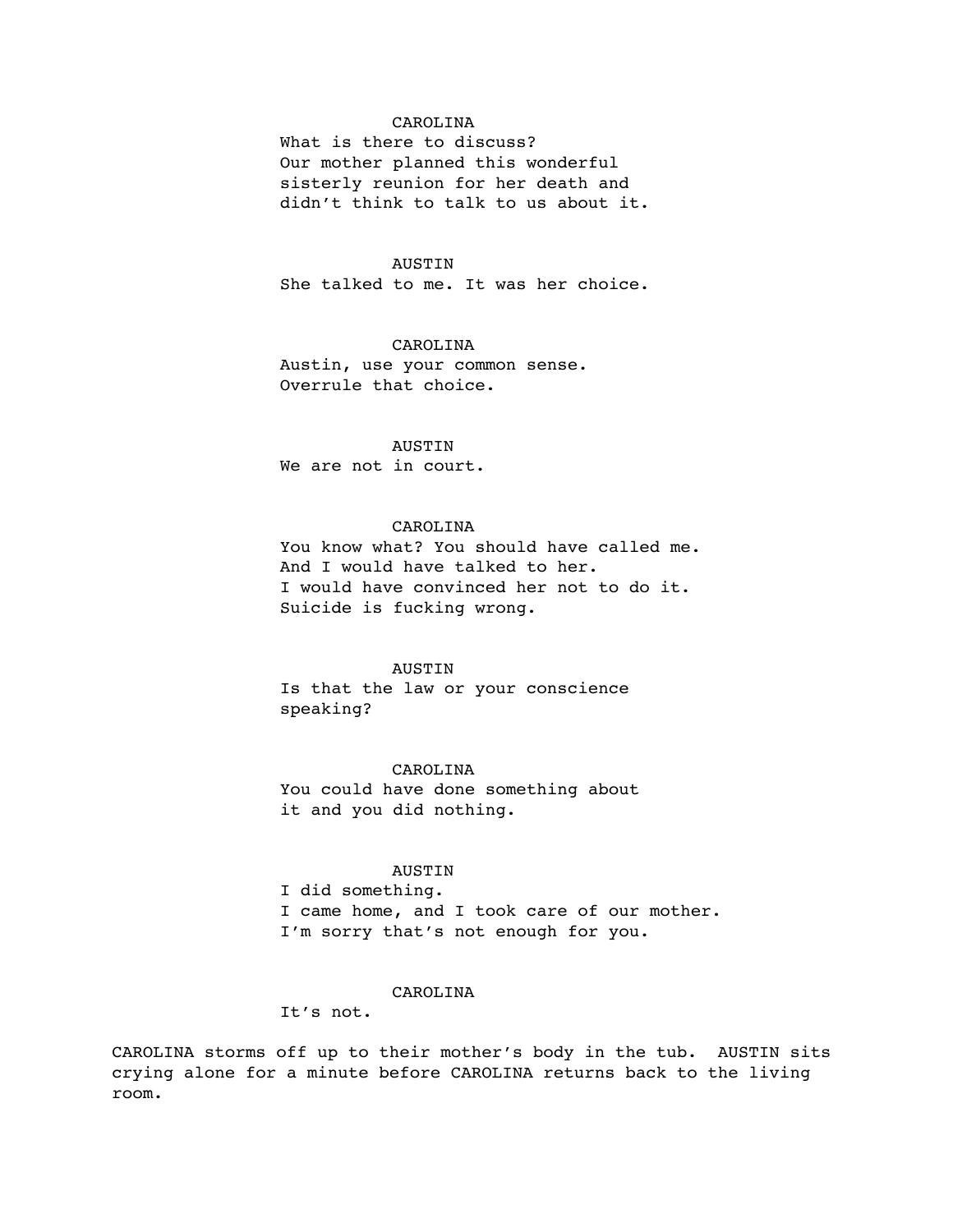#### CAROLINA

 *(rushes in upset/angry)* Why doesn't mom smell? No really, why doesn't she smell? That doesn't make any sense. It's impossible for her body to not do what dead bodies do. They decompose. If mom died last night and I got in this morning then,  *(it clicks)* No… Oh God, Austin. Please tell me you didn't.

CAROLINA stares at AUSTIN waiting for a response, AUSTIN begins to break but stays silent.

> CAROLINA Mom was still alive when you called me last night? *(taking it all in)* So when did she die?

#### AUSTIN

11:30.

CAROLINA Last night.

AUSTIN  *(shakes her head no)* This morning.

CAROLINA I got here at 11:30.

## AUSTIN

 *(breaking down crying)* That's why mom doesn't smell. It was so awful.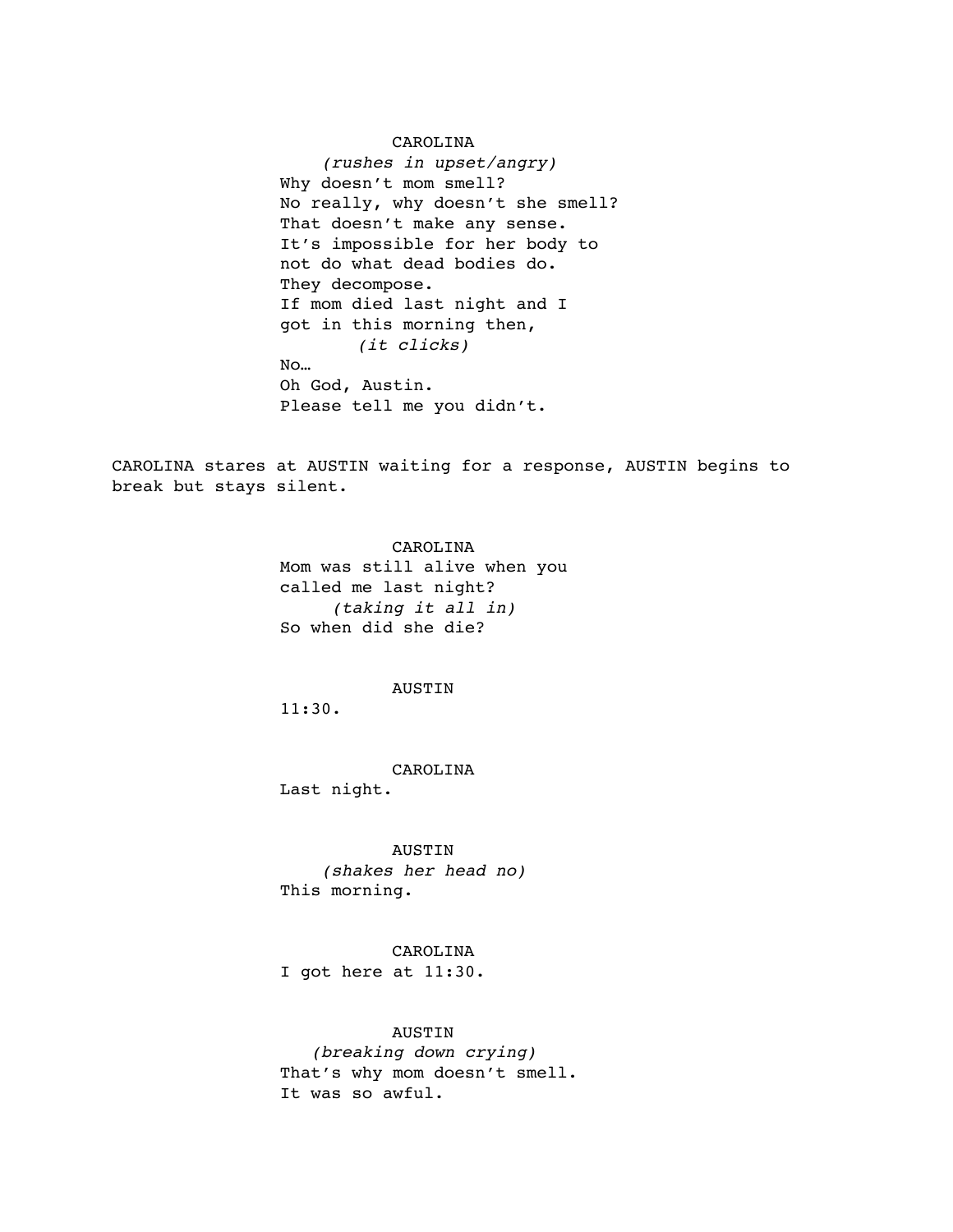Mom's plan was going fine until Carolina you showed up early. The sleeping pills hadn't kicked in yet, so I had to - I had to help her go under in the tub.

CAROLINA You murdered her.

AUSTIN It wasn't like that. She was -Carolina, she was so weak. She couldn't even function And it was - It was what she wanted. She just - She needed my help.

CAROLINA What you did - It's illegal.

AUSTIN Turn me in.

CAROLINA *(begins to walk off to grab her phone)* That's the plan then.

> AUSTIN You had a minute to process this. I had three years.

CAROLINA You had no right doing what you did.

AUSTIN Had you been here and seen what was happening to her, you would have done the same thing.